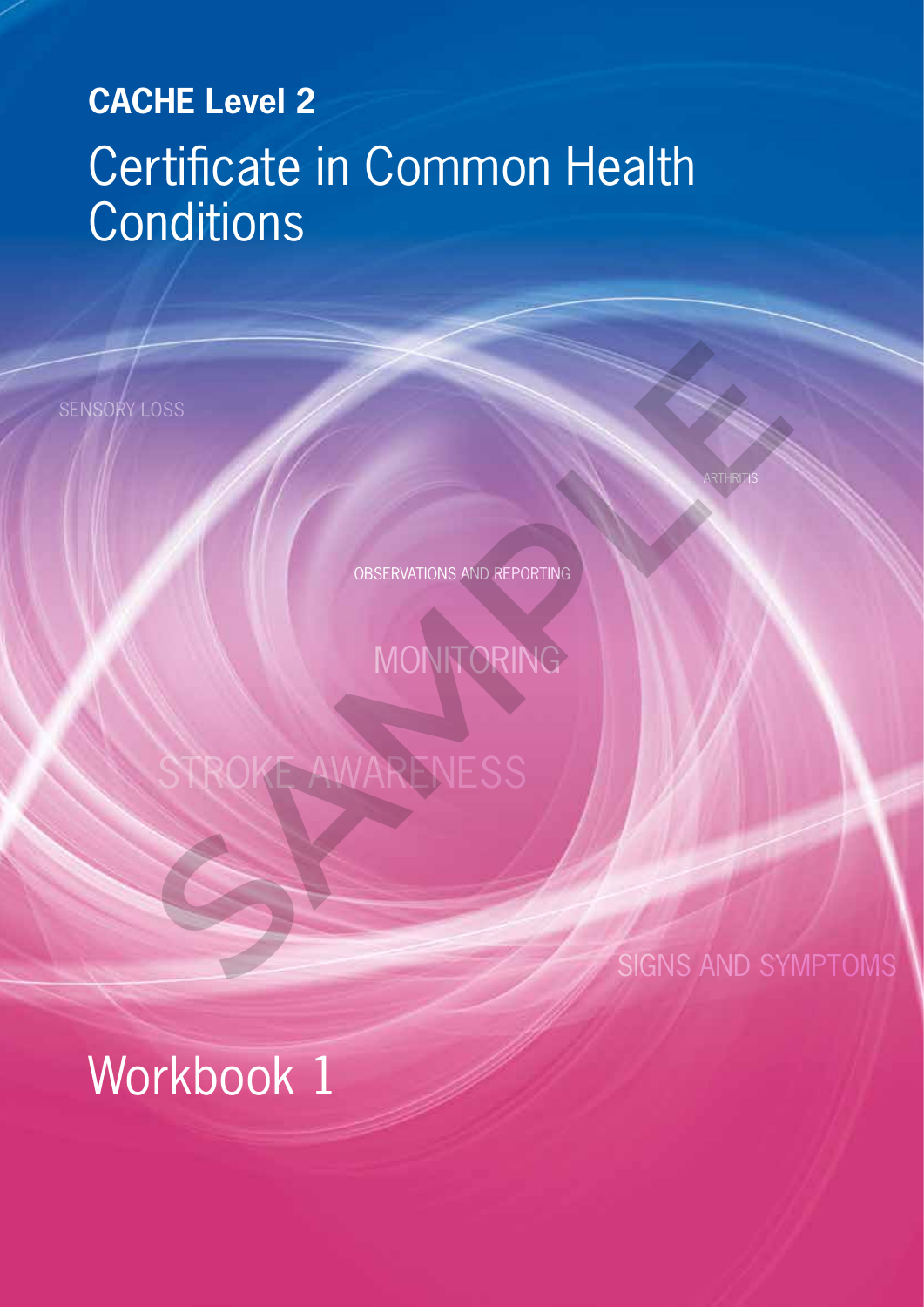### Section 1: Understand how to contribute to monitoring the health of individuals affected by health conditions

This section will help you to understand how you can contribute to monitoring the health of individuals affected by health conditions and why it is important to monitor their health. You will also find out about recording and reporting results of monitoring and the appropriate responses to changes in the individual's condition.

#### The importance of monitoring the health of individuals with health conditions

#### Please read the following as it will help you to answer question 1.

Doctors use a variety of tests to check whether an individual is physically well or not. They can take measurements of temperature, blood pressure and pulse and carry out tests on blood and urine, for example. All these things can indicate whether an individual has any kind of physical illness or health problem. Measurements such as temperature and pulse, for example, have a 'normal' range and when the measurements for an individual fall outside this range, it is an indication that something may be wrong. **In Bealtin Conditions** are instant of intended the conditions are a read the following as it will help you to answer question 1.<br>
In the mass we a variety of tests to check whether an individual is physically well or ran

Health does not just cover physical health but also psychological (or mental health), and this may involve looking for changes in behaviour and mood, for example.

Monitoring someone with a known health condition is important because it can indicate changes in their condition, such as:

- Whether medication is adequately controlling the condition or needs to be increased, reduced or changed.
- Whether the condition has changed and the individual is in worse or better health than previously.
- Health emergencies where the individual may need medication or hospital treatment quickly.
- Whether additional health problems are occurring that may need treatment.

#### Did you know?

Care workers play an important role in monitoring the health of individuals.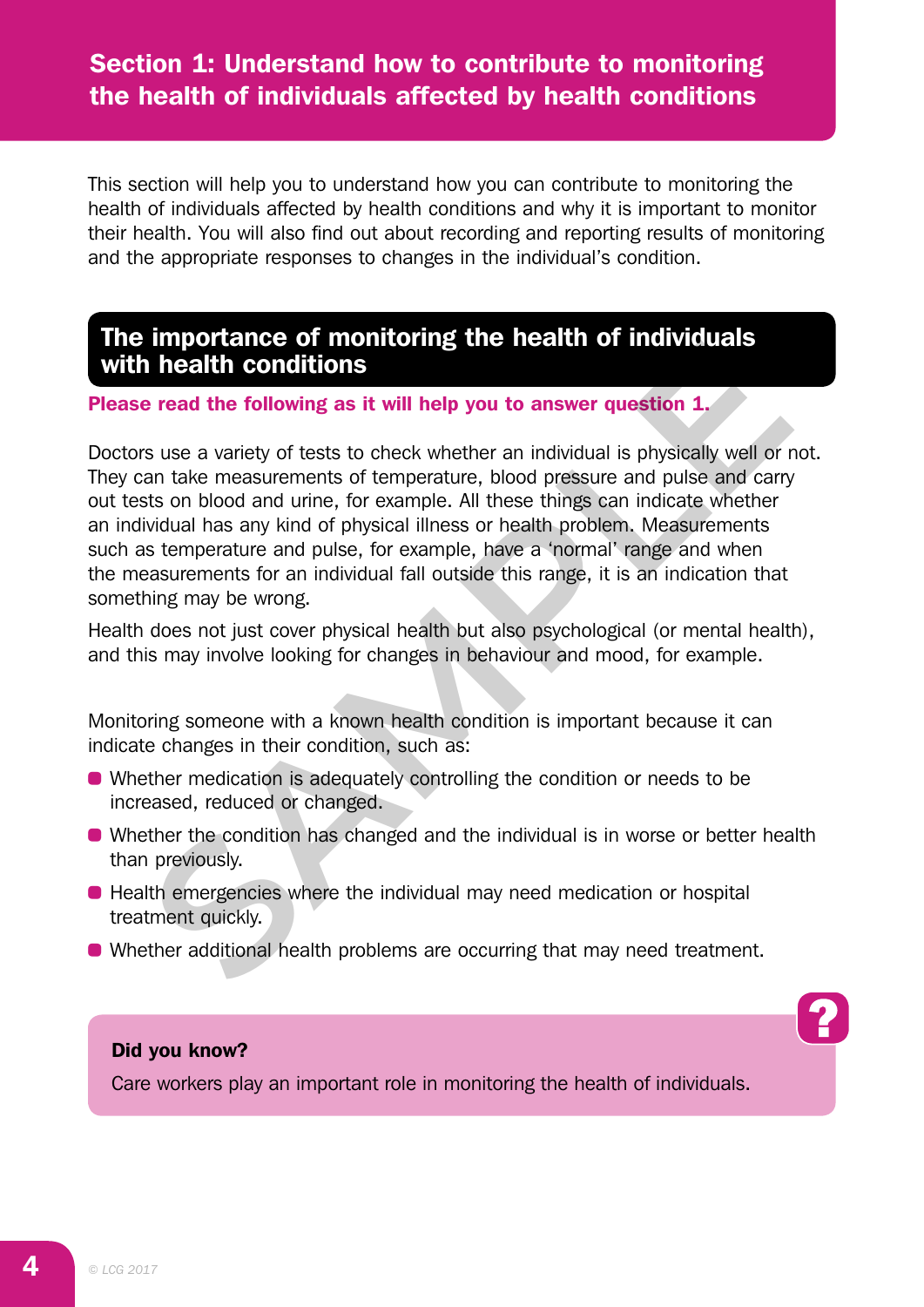## Section 1: Understand how to contribute to monitoring the health of individuals affected by health conditions

The measurements and observations help medical staff to understand the individual's health condition and how it needs to be managed. Many of these important measurements and observations can be done every day by a carer to be passed on to medical experts.

#### Ways to monitor the health of individuals

Please read the following as it will help you to answer question 2.

There are a variety of ways that health can be monitored but they fall into three main categories:

**• Informal observations** – include watching for changes in behaviour or mood that might indicate psychological health conditions. Crying easily and losing interest easily can indicate depression, for example. These observations are important to make on anyone with a health condition, whether it is physical or psychological. Changes in physical health and long-term physical health conditions can have an impact on psychological health as well as mental illness. **SAMO infolled and interact in the metallian of intelluations are a variety of ways that health can be monitored but they fall into three metallies in the metallies pychological health conditions in might indicate expectio** 

• Observations can also pick up physical symptoms such as rashes, soreness and changes in appearance such as skin colour, urine colour and smell, etc. which can be a sign of illness.

- **Physical measurements** these include taking measurements such as pulse, blood pressure, peak air flow, weight and temperature. Measurement might also look at food and fluid intake of individuals to ensure they are getting sufficient nutrition and hydration.
- **Testing** actual tests of blood, urine, etc. will be carried out by medical professionals, so – as a carer or care worker – you are unlikely to be involved in these.

Knowledge Activity 1: List all the different sorts of observations (things you might look out for) and measurements you might carry out to monitor the health of someone in your care. Or research the sorts of observations and measurements that are carried out using the Internet or by asking people you know.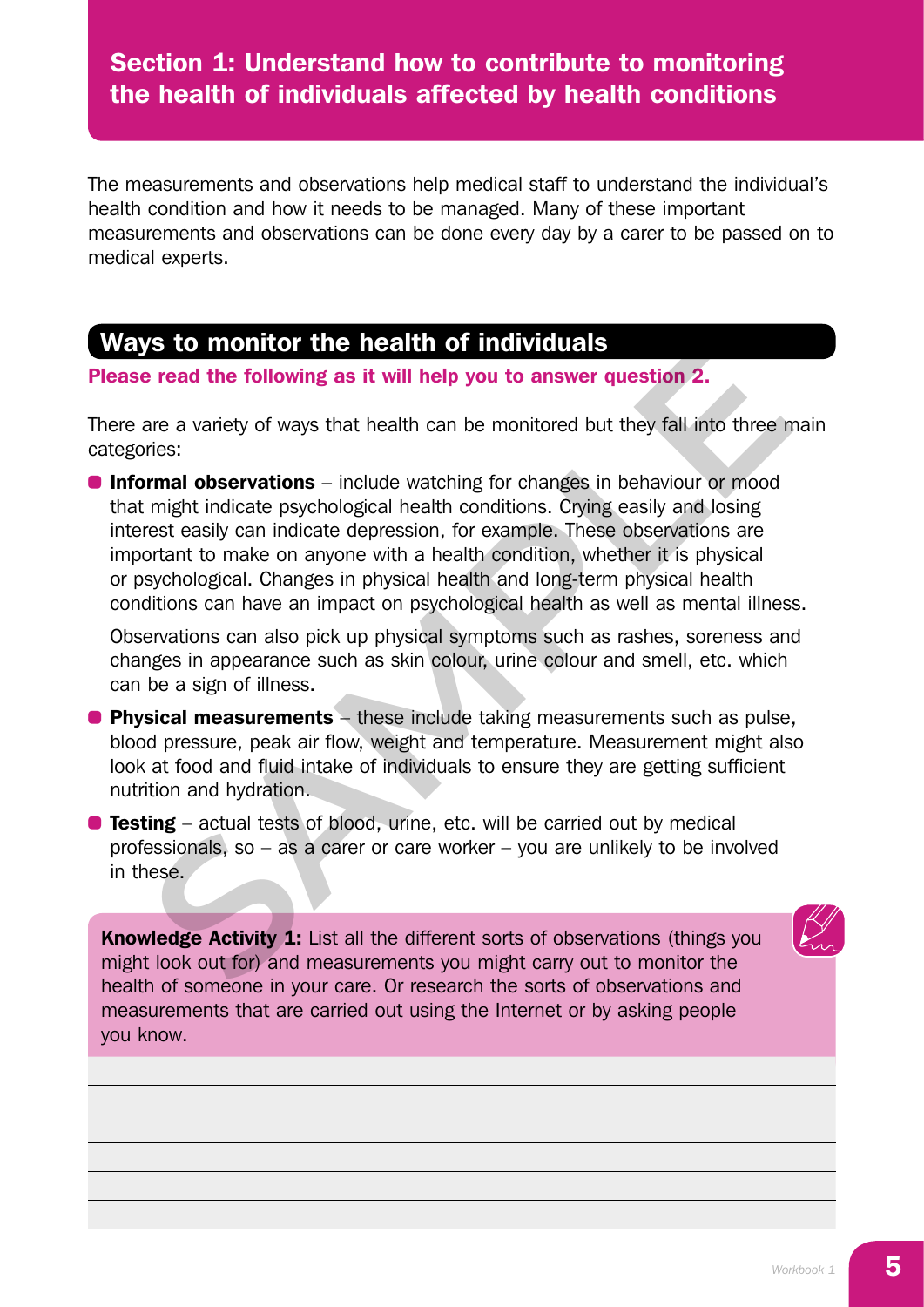# Monitoring an individual

Please read the following as it will help you to answer question 3.

The monitoring that will be carried out for a particular individual will depend on the particular health condition they have. Here are some examples:

- **Asthma** you might measure peak flow using a peak flow meter and informally observe breathing and breathlessness in the individual.
- $\bullet$  High blood pressure measurements of blood pressure may be made using a blood pressure monitor and observations to check for symptoms of stroke, heart attack or kidney problems which are just some of the complications that can arise from high blood pressure. From the broad transfer to the link of the matter and the method of the breathing and breathlessness in the lindividual.<br> **h blood pressure** – measurements of blood pressure may be made using a dipressure monitor and obser
- **Dementia** observations may include observing individuals carrying out everyday tasks to see whether their cognitive function has become worse, listening for declining ability in verbal communication and watching for signs of depression which is common, particularly in the early stages of dementia.

Knowledge Activity 2: Based on an individual with a health condition:

- **Briefly describe their health condition(s).**
- **Explain what observations are being or should be carried out.**

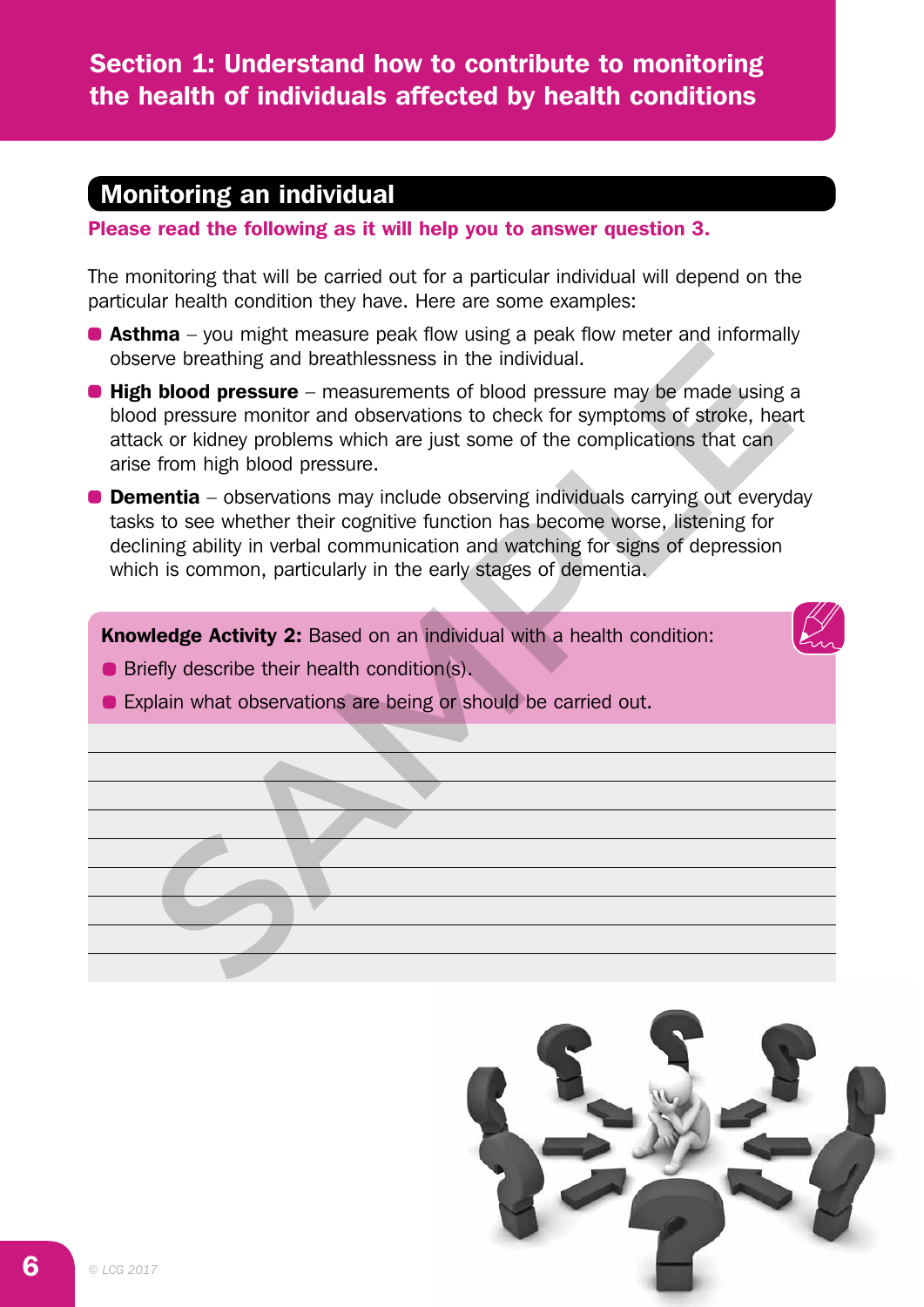Section 1: Understand how to contribute to monitoring the health of individuals affected by health conditions

#### Carrying out observations and measurements

Please read the following as it will help you to answer question 4.

When carrying out any monitoring, it is important to:

- $\bullet$  respect the dignity and privacy of the individual
- **•** reassure the individual and reduce any fears or concerns
- follow agreed ways of working

#### Dignity and privacy



Every individual has the right to dignity and privacy. Often, when individuals have health conditions, they need help with activities and tasks they cannot manage themselves and they can feel a loss of dignity and privacy when this happens.

One of these activities is the area of health monitoring. When monitoring the health of an individual it is important to respect their dignity and privacy. You can do this by ensuring that any health monitoring is done in a private room with the individual so that they do not feel they are being watched by others. If any observations or measurements involve them removing clothing, ensure that doors and curtains are closed so they do not feel exposed. Issure the individual and reduce any tears or concerns<br>
We agreed ways of working<br> **SAMPLY and privacy**<br> **SAMPLY and privacy**<br> **SAMPLY and privacy**<br> **SAMPLY and privacy**<br>
Samples the sequence of dignity and privacy of then

Always check that the individual is happy with what you are doing and carefully explain the procedure and why it needs to be carried out. This helps to respect their dignity. Remember that the individual has choices and may choose for you not to carry out the observation or measurement. If they do this, you need to respect their wishes.

#### **Reassurance**

Measurements and observations can be worrying for the individual. This may be because:

- **•** they are worried about the measurement or observation procedure itself
- $\bullet$  they are worried about the implications for their health condition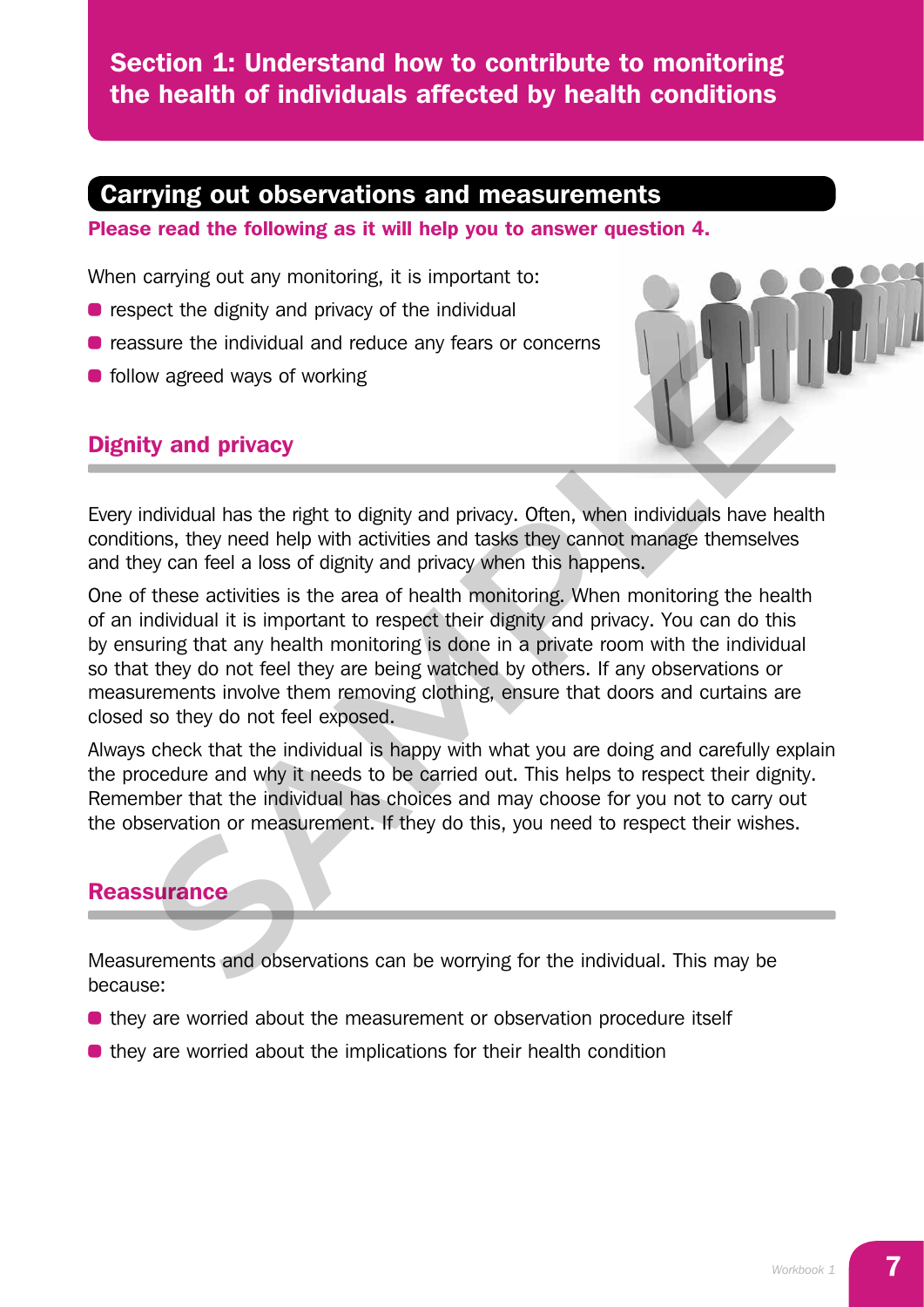When taking measurements or making observations, it is important to reassure the individual so that you reduce these fears and concerns. You can do this by:

- Explaining exactly what you are going to do and why so the individual knows what to expect and that it is routine monitoring, or to check on a specific symptom or condition.
- Make it clear that monitoring by observing and measuring is a way to support their health condition and check everything is ok and the measuring and observing helps to ensure their health is maintained and/or improved.
- $\bullet$  Talk to them about any concerns they have and  $-$  where you cannot answer them yourself – ask a health or medical professional to speak with them.
- Talk to them as you carry out any observations, explaining what you are doing at each stage.

#### Agreed ways of working

Agreed ways of working are the policies and procedures that are in place within the organisation for which you work. These policies and procedures will have been designed to follow best practice as well as taking account of the law and any regulations or codes of practice that cover a particular area. By following the agreed ways of working, you can be sure that you are carrying out tasks correctly so it is important to follow them. To follow agreed ways of working you need to make sure that you keep up to date with policies and procedures in the organisation and that you understand how they affect your area of work. The measuring the condition and check everything is ok and the measuring and<br>
are this particular term about any concerns they have and  $\sim$  where you cannot answer the<br>
to them about any concerns they have and  $\sim$  where

Knowledge Activity 3: Choose two observations or measurements that you regularly carry out and explain the agreed ways of working, as set out by your organisation. If you are not in a work role, then choose two observations or measurements and research policies and procedures in an organisation you know or on the internet.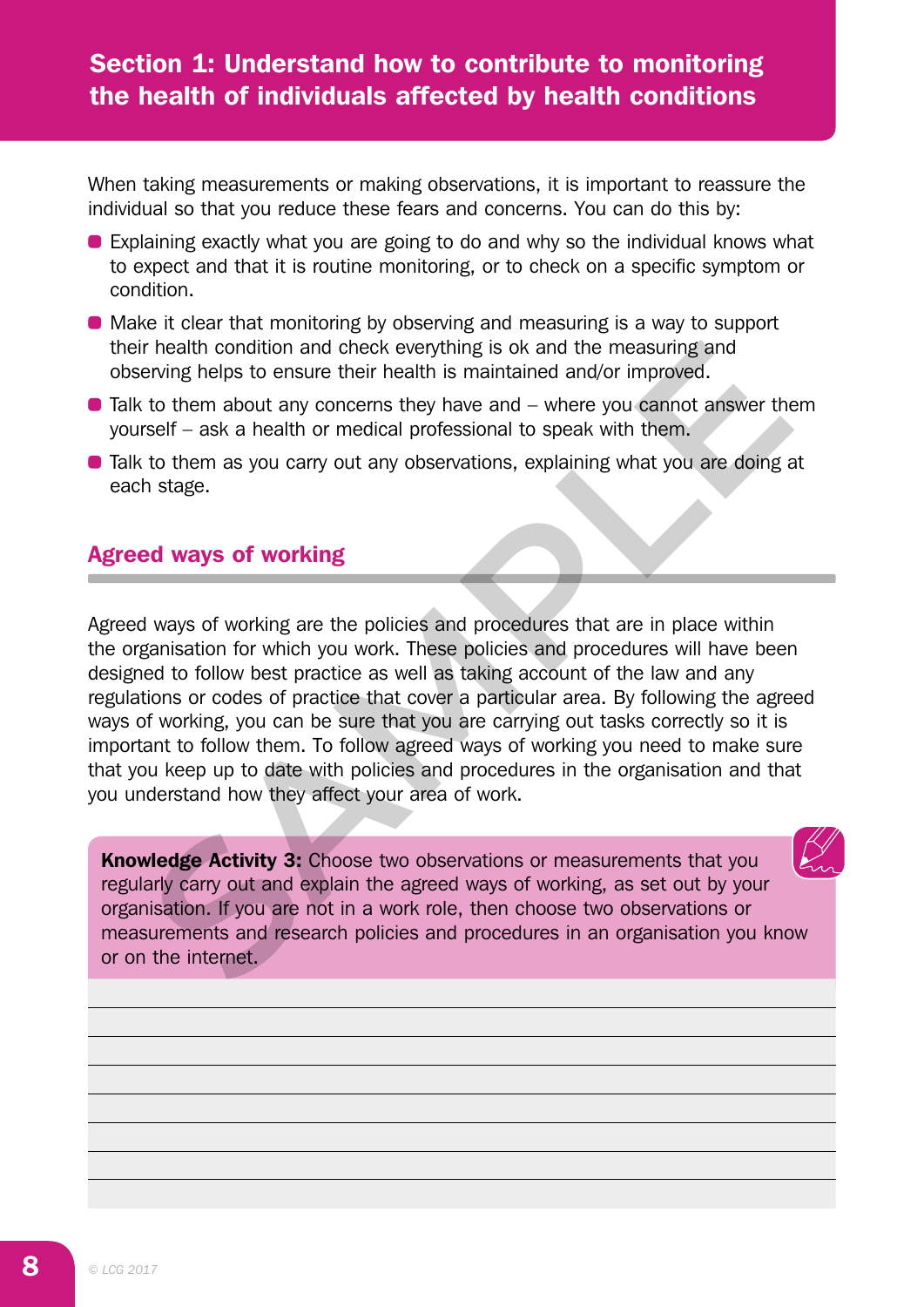## Recording observations

Please read the following as it will help you to answer question 5.

How you record observations will depend on what it is you need to measure or observe and record. Here we will look at some general rules about recording observations and some common recording methods used in care situations.

It is important to record observations and measurements so that you can see what is happening in relation to the health of an individual over time. It is only by recording observations over time that you will be able to identify changes in their condition that may need to be addressed.

Recordings of any observations must be:

 $\bullet$  Relevant – you should only record information that is relevant to the individual's condition and general health. Extra information will just fill up the records and make it more difficult to identify patterns. This doesn't mean that if you are concerned about something that you haven't been asked to report on, that you shouldn't report it. Any change in the health of the individual will be relevant whether you are measuring it on a regular basis or not. For montant to record observations and measurements so that you can see what<br>ing in relation to the health of an individual over time. It is only by recordir<br>ations over time that you will be able to identify changes in their



example, an individual may develop a sore or rash; you may just be recording their blood pressure and temperature but the development of the rash or sore is also relevant to their condition and should be recorded and reported.

**• Accurate** – it is important that any measurements, readings and observations are accurate. If you carry out a measurement of, for example, temperature, pulse or blood pressure and are not sure of its accuracy, then don't be afraid to repeat the test. If you are writing notes about an individual's health condition, make sure what you write down describes the situation accurately. An incorrect reading or observation could lead to incorrect treatment.

**• Complete** – any recording of information about an individual's health condition needs to be complete. If you are asked, for example, to record temperature, pulse rate and respiration – a common combination of recordings in care homes – you need to make sure you record all of these. Recording pulse rate or temperature only, for example, would not give a full picture of the individual's health.

 $\bullet$  Clear – any recording you do must be clear and easy for others to read. Figures and words should be written clearly. A '5' that could be mistaken for a '3' or an '8' could make all the difference to decisions about an individual's condition and treatment.